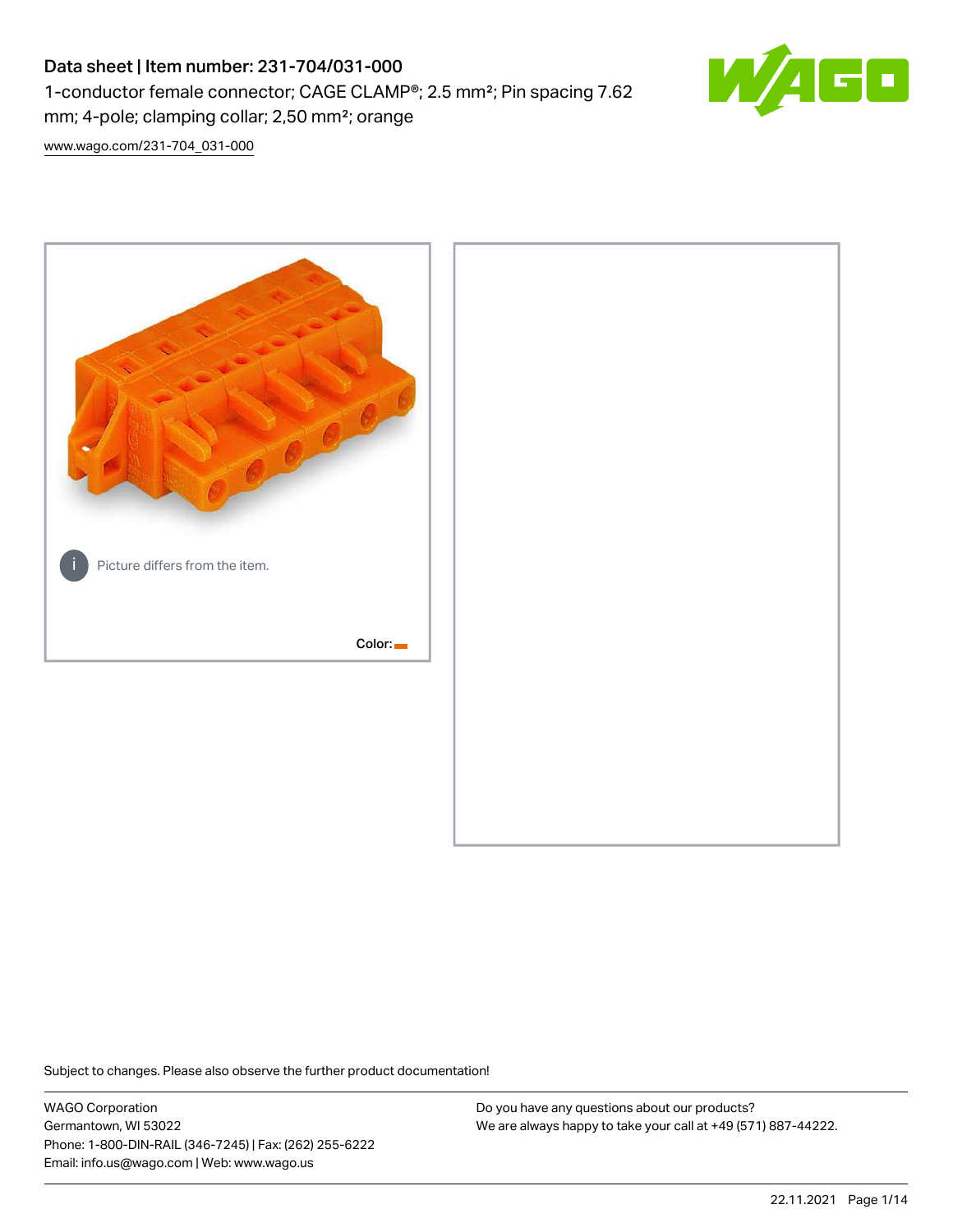



 $L =$  (pole no.  $-1$ ) x pin spacing  $+5.08$  mm

 $L_1 = L + 3$  mm

 $L_2 = L + 8.8$  mm

 $L_3 = L + 14.8$  mm

2- to 3-pole female connectors – one latch only

#### Item description

■ Universal connection for all conductor types

Subject to changes. Please also observe the further product documentation!

WAGO Corporation Germantown, WI 53022 Phone: 1-800-DIN-RAIL (346-7245) | Fax: (262) 255-6222 Email: info.us@wago.com | Web: www.wago.us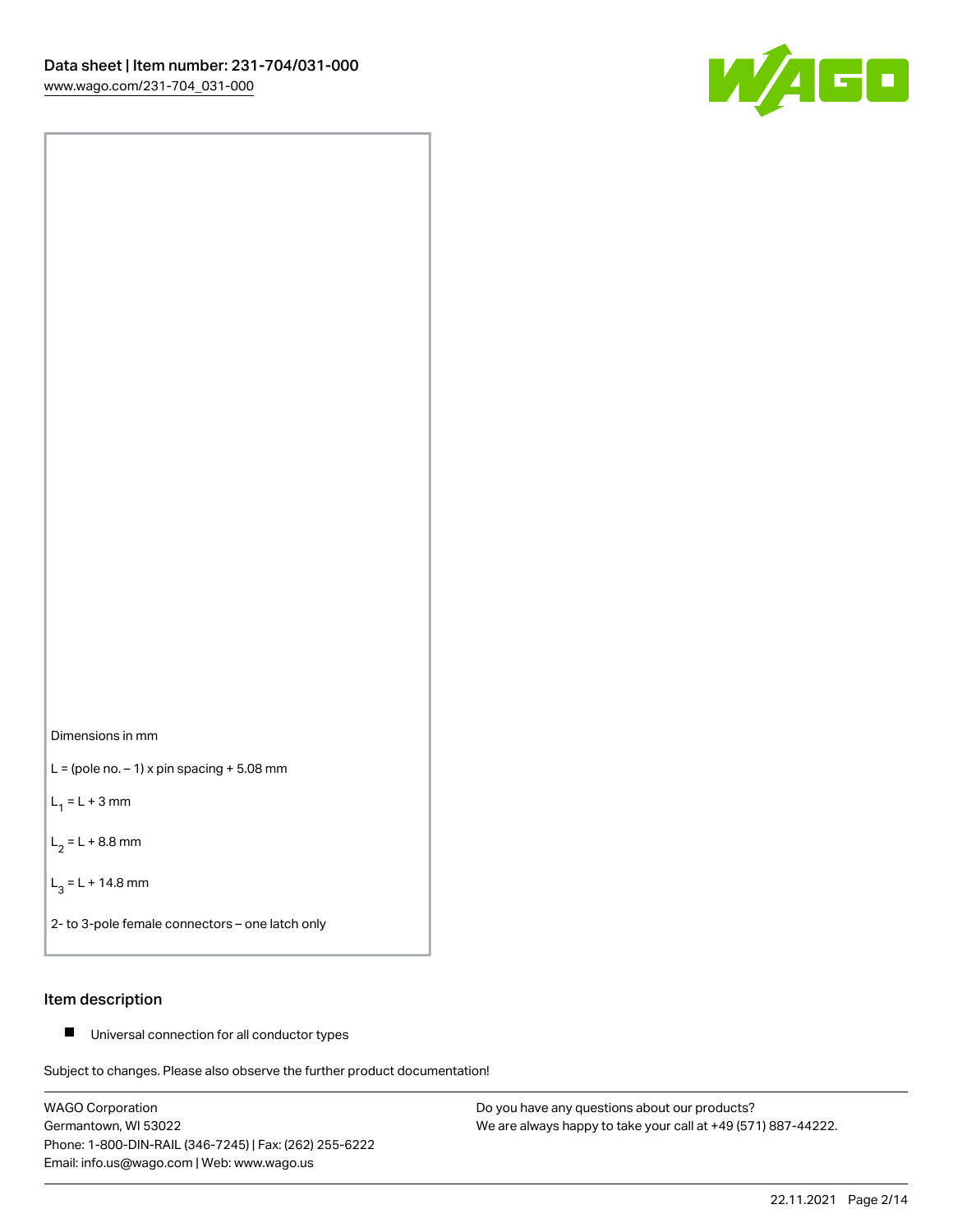

- $\blacksquare$ Easy cable pre-assembly and on-unit wiring via vertical and horizontal CAGE CLAMP<sup>®</sup> actuation
- $\blacksquare$ Integrated test ports
- $\blacksquare$ With coding fingers

# Data

| ×<br>w<br>w<br>٠<br>۹<br>۰, |  |
|-----------------------------|--|
|-----------------------------|--|

| Safety information 1 | The MCS-MULTI CONNECTION SYSTEM includes connectors<br>without breaking capacity in accordance with DIN EN 61984. When<br>used as intended, these connectors must not be connected<br>/disconnected when live or under load. The circuit design should<br>ensure header pins, which can be touched, are not live when<br>unmated. |
|----------------------|-----------------------------------------------------------------------------------------------------------------------------------------------------------------------------------------------------------------------------------------------------------------------------------------------------------------------------------|
| Variants:            | Gold-plated or partially gold-plated contact surfaces<br>Other versions (or variants) can be requested from WAGO Sales or<br>configured at https://configurator.wago.com/                                                                                                                                                         |

## Electrical data

#### IEC Approvals

| Ratings per                 | IEC/EN 60664-1                                                        |
|-----------------------------|-----------------------------------------------------------------------|
| Rated voltage (III / 3)     | 500 V                                                                 |
| Rated surge voltage (III/3) | 6 <sub>k</sub> V                                                      |
| Rated voltage (III/2)       | 630 V                                                                 |
| Rated surge voltage (III/2) | 6 <sub>k</sub> V                                                      |
| Nominal voltage (II/2)      | 1000V                                                                 |
| Rated surge voltage (II/2)  | 6 <sub>k</sub> V                                                      |
| Rated current               | 16 A                                                                  |
| Legend (ratings)            | $(III / 2)$ $\triangle$ Overvoltage category III / Pollution degree 2 |

## UL Approvals

| Approvals per                  | UL 1059 |
|--------------------------------|---------|
| Rated voltage UL (Use Group B) | 300 V   |
| Rated current UL (Use Group B) | 15 A    |
| Rated voltage UL (Use Group D) | 300 V   |
| Rated current UL (Use Group D) | 10 A    |

| <b>WAGO Corporation</b>                                | Do you have any questions about our products?                 |
|--------------------------------------------------------|---------------------------------------------------------------|
| Germantown, WI 53022                                   | We are always happy to take your call at +49 (571) 887-44222. |
| Phone: 1-800-DIN-RAIL (346-7245)   Fax: (262) 255-6222 |                                                               |
| Email: info.us@wago.com   Web: www.wago.us             |                                                               |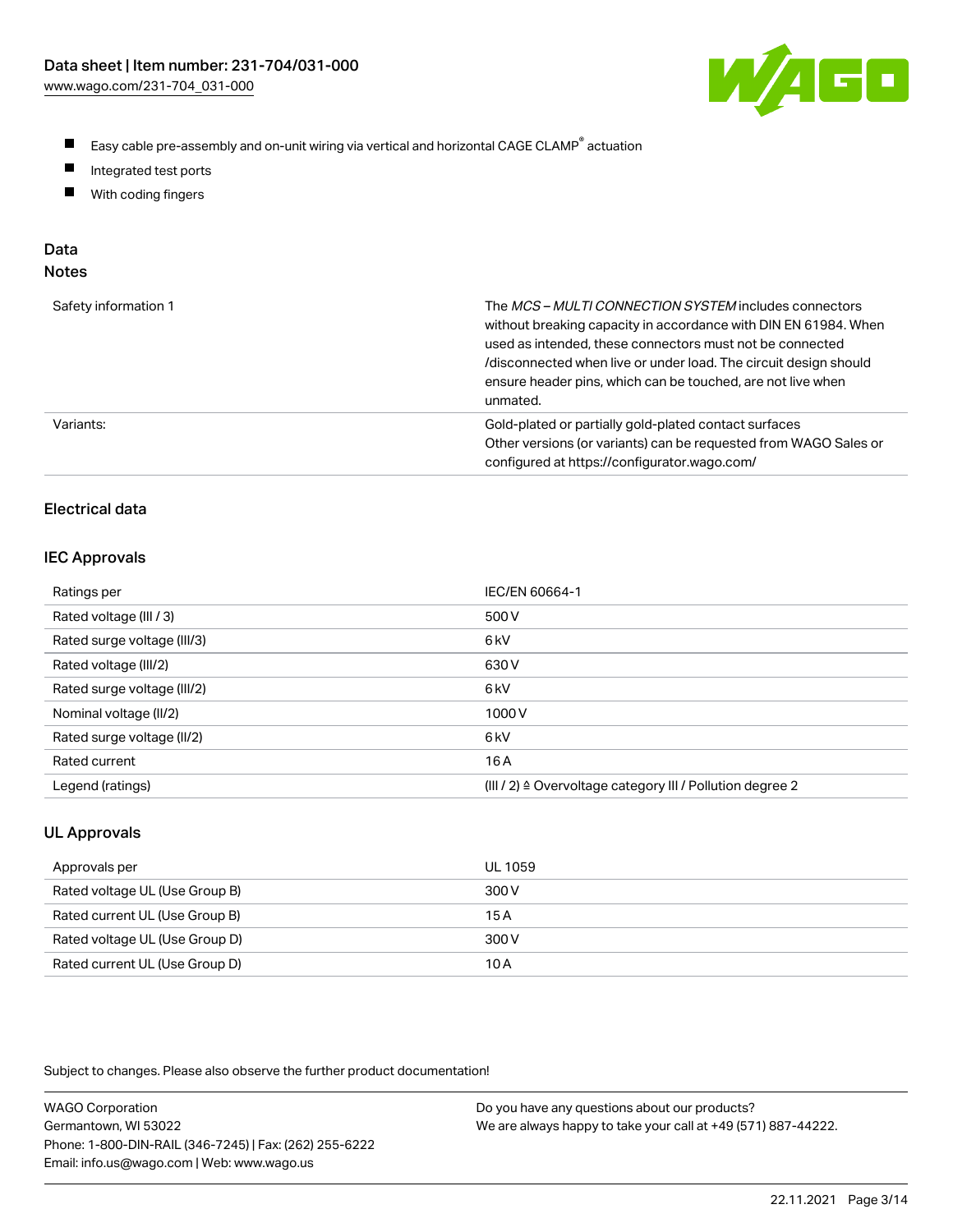

## Ratings per UL

| Rated voltage UL 1977 | 600 V |
|-----------------------|-------|
| Rated current UL 1977 |       |

## CSA Approvals

| Approvals per                   | CSA   |
|---------------------------------|-------|
| Rated voltage CSA (Use Group B) | 300 V |
| Rated current CSA (Use Group B) | 15 A  |
| Rated voltage CSA (Use Group D) | 300 V |
| Rated current CSA (Use Group D) | 10 A  |

#### Connection data

| Total number of connection points | ,,, |
|-----------------------------------|-----|
| Total number of potentials        | ↵   |
| Number of connection types        |     |
| Number of levels                  |     |

#### Connection 1

| Connection technology                             | CAGE CLAMP <sup>®</sup>                 |
|---------------------------------------------------|-----------------------------------------|
| Actuation type                                    | Operating tool                          |
| Solid conductor                                   | $0.08$ 2.5 mm <sup>2</sup> / 28  12 AWG |
| Fine-stranded conductor                           | $0.082.5$ mm <sup>2</sup> / 28  12 AWG  |
| Fine-stranded conductor; with insulated ferrule   | $0.251.5$ mm <sup>2</sup>               |
| Fine-stranded conductor; with uninsulated ferrule | $0.252.5$ mm <sup>2</sup>               |
| Strip length                                      | 89 mm / 0.31  0.35 inch                 |
| Number of poles                                   | 4                                       |
| Conductor entry direction to mating direction     | 0°                                      |

## Physical data

| Pin spacing | 7.62 mm / 0.3 inch    |
|-------------|-----------------------|
| Width       | 42.74 mm / 1.683 inch |
| Height      | 14.3 mm / 0.563 inch  |
| Depth       | 26.45 mm / 1.041 inch |

| <b>WAGO Corporation</b>                                | Do you have any questions about our products?                 |
|--------------------------------------------------------|---------------------------------------------------------------|
| Germantown, WI 53022                                   | We are always happy to take your call at +49 (571) 887-44222. |
| Phone: 1-800-DIN-RAIL (346-7245)   Fax: (262) 255-6222 |                                                               |
| Email: info.us@wago.com   Web: www.wago.us             |                                                               |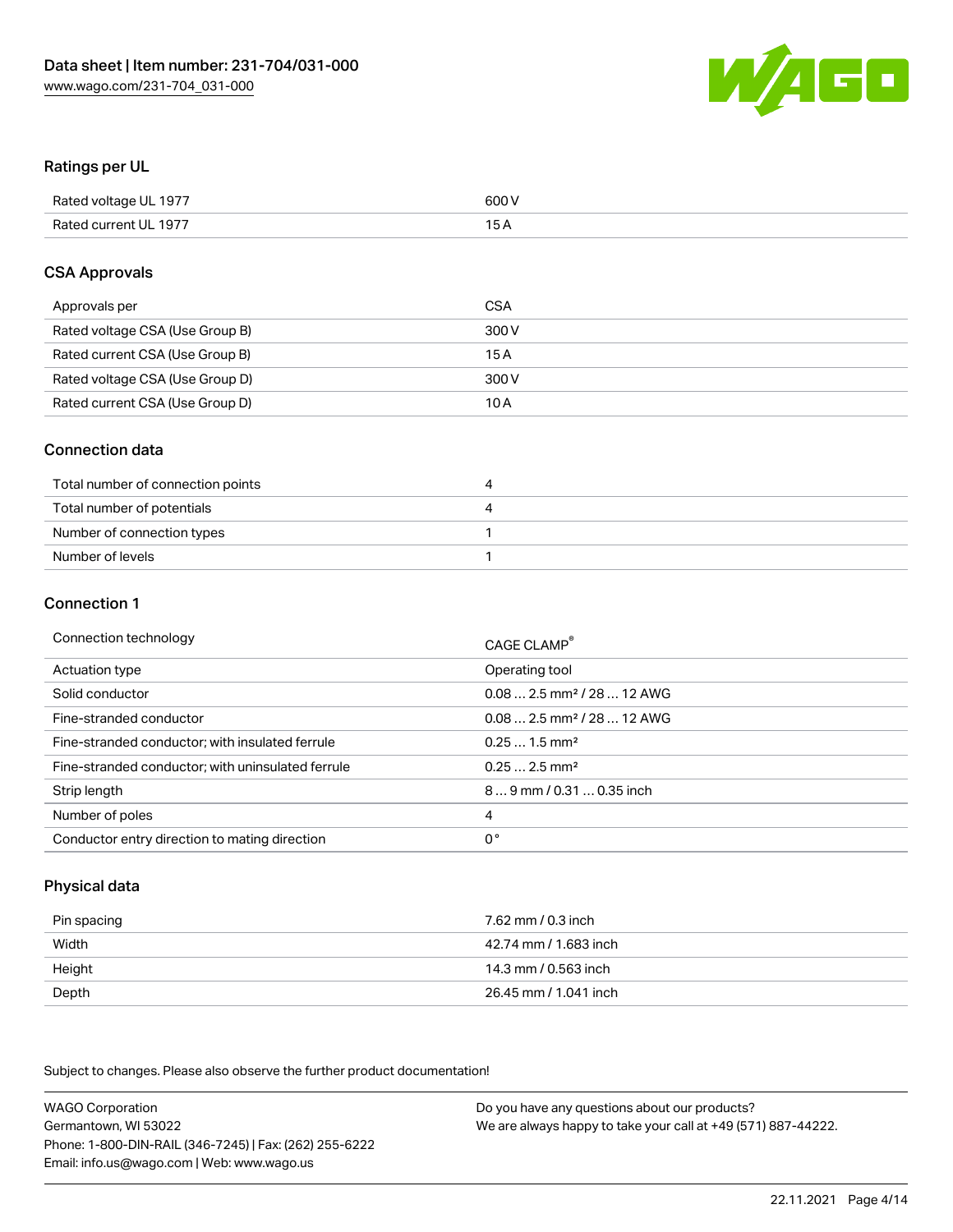

#### Mechanical data

| Mounting type | Mounting flange       |
|---------------|-----------------------|
| Mounting type | Feed-through mounting |
|               | Panel mounting        |

#### Plug-in connection

| Contact type (pluggable connector) | Female connector/socket |
|------------------------------------|-------------------------|
| Connector (connection type)        | for conductor           |
| Mismating protection               | No                      |
| Locking of plug-in connection      | Without                 |

## Material data

| Color                       | orange                            |
|-----------------------------|-----------------------------------|
| Material group              |                                   |
| Insulation material         | Polyamide (PA66)                  |
| Flammability class per UL94 | V0                                |
| Clamping spring material    | Chrome nickel spring steel (CrNi) |
| Contact material            | Copper alloy                      |
| Contact plating             | tin-plated                        |
| Fire load                   | $0.158$ MJ                        |
| Weight                      | 9g                                |
|                             |                                   |

## Environmental requirements

| Limit temperature range | $-60+85 °C$ |  |
|-------------------------|-------------|--|
|-------------------------|-------------|--|

## Commercial data

| Product Group         | 3 (Multi Conn. System) |
|-----------------------|------------------------|
| PU (SPU)              | 50 Stück               |
| Packaging type        | box                    |
| Country of origin     | DE                     |
| <b>GTIN</b>           | 4044918376518          |
| Customs tariff number | 8536694040             |

## Approvals / Certificates

#### Country specific Approvals

| <b>WAGO Corporation</b>                                | Do you have any questions about our products?                 |
|--------------------------------------------------------|---------------------------------------------------------------|
| Germantown, WI 53022                                   | We are always happy to take your call at +49 (571) 887-44222. |
| Phone: 1-800-DIN-RAIL (346-7245)   Fax: (262) 255-6222 |                                                               |
| Email: info.us@wago.com   Web: www.wago.us             |                                                               |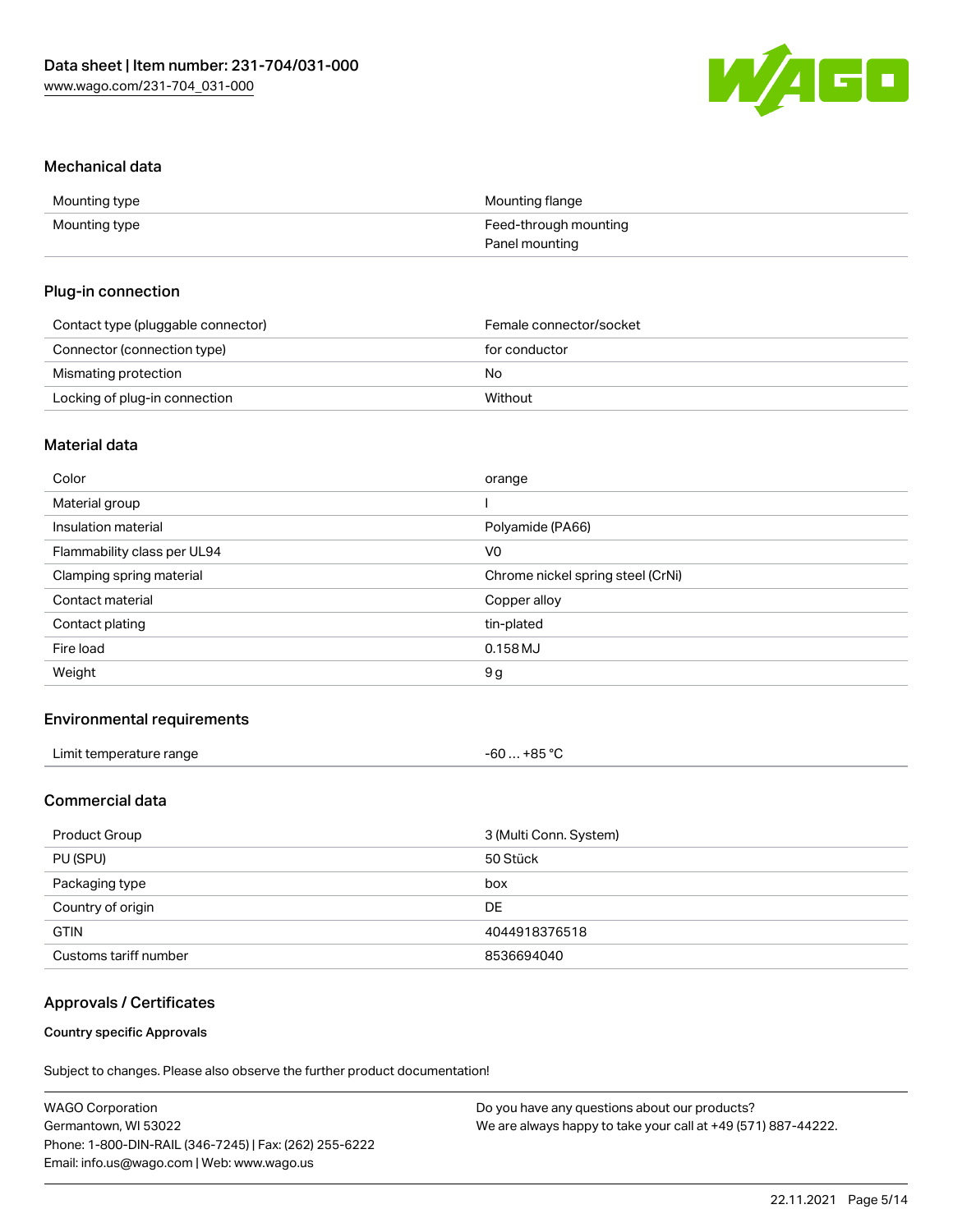[www.wago.com/231-704\\_031-000](http://www.wago.com/231-704_031-000)



| Logo | Approval                               | <b>Additional Approval Text</b> | Certificate<br>name |
|------|----------------------------------------|---------------------------------|---------------------|
|      | CВ<br>DEKRA Certification B.V.         | IEC 61984                       | NL-39756            |
|      | <b>CSA</b><br>DEKRA Certification B.V. | C <sub>22.2</sub>               | 1466354             |

#### Ship Approvals

|                          |                             |                                 | Certificate |
|--------------------------|-----------------------------|---------------------------------|-------------|
| Logo                     | Approval                    | <b>Additional Approval Text</b> | name        |
| ABS.                     | <b>ABS</b>                  | $\overline{\phantom{0}}$        | $19-$       |
|                          | American Bureau of Shipping |                                 | HG1869876-  |
|                          |                             |                                 | <b>PDA</b>  |
|                          |                             |                                 |             |
|                          | BV                          | <b>IEC 60998</b>                | 11915/D0    |
|                          | Bureau Veritas S.A.         |                                 | BV          |
|                          |                             |                                 |             |
| <b>BUREAU</b><br>VERITAS |                             |                                 |             |

#### UL-Approvals

| Logo                  | Approval                                    | <b>Additional Approval Text</b> | Certificate<br>name |
|-----------------------|---------------------------------------------|---------------------------------|---------------------|
| 8                     | <b>UR</b><br>Underwriters Laboratories Inc. | <b>UL 1977</b>                  | E45171              |
| $\boldsymbol{\theta}$ | <b>UR</b><br>Underwriters Laboratories Inc. | <b>UL 1059</b>                  | E45172              |

## **Counterpart**

| Item no.731-634<br>1-conductor male connector; CAGE CLAMP®; 2.5 mm <sup>2</sup> ; Pin spacing 7.62 mm; 4-pole; 2,50 mm <sup>2</sup> ;<br>orange | www.wago.com/731-634             |
|-------------------------------------------------------------------------------------------------------------------------------------------------|----------------------------------|
| ltem no.231-734/001-000<br>THT male header; 1.0 x 1.0 mm solder pin; straight; Pin spacing 7.62 mm; 4-pole; orange                              | www.wago.com/231-734/001-<br>000 |

| <b>WAGO Corporation</b>                                | Do you have any questions about our products?                 |
|--------------------------------------------------------|---------------------------------------------------------------|
| Germantown, WI 53022                                   | We are always happy to take your call at +49 (571) 887-44222. |
| Phone: 1-800-DIN-RAIL (346-7245)   Fax: (262) 255-6222 |                                                               |
| Email: info.us@wago.com   Web: www.wago.us             |                                                               |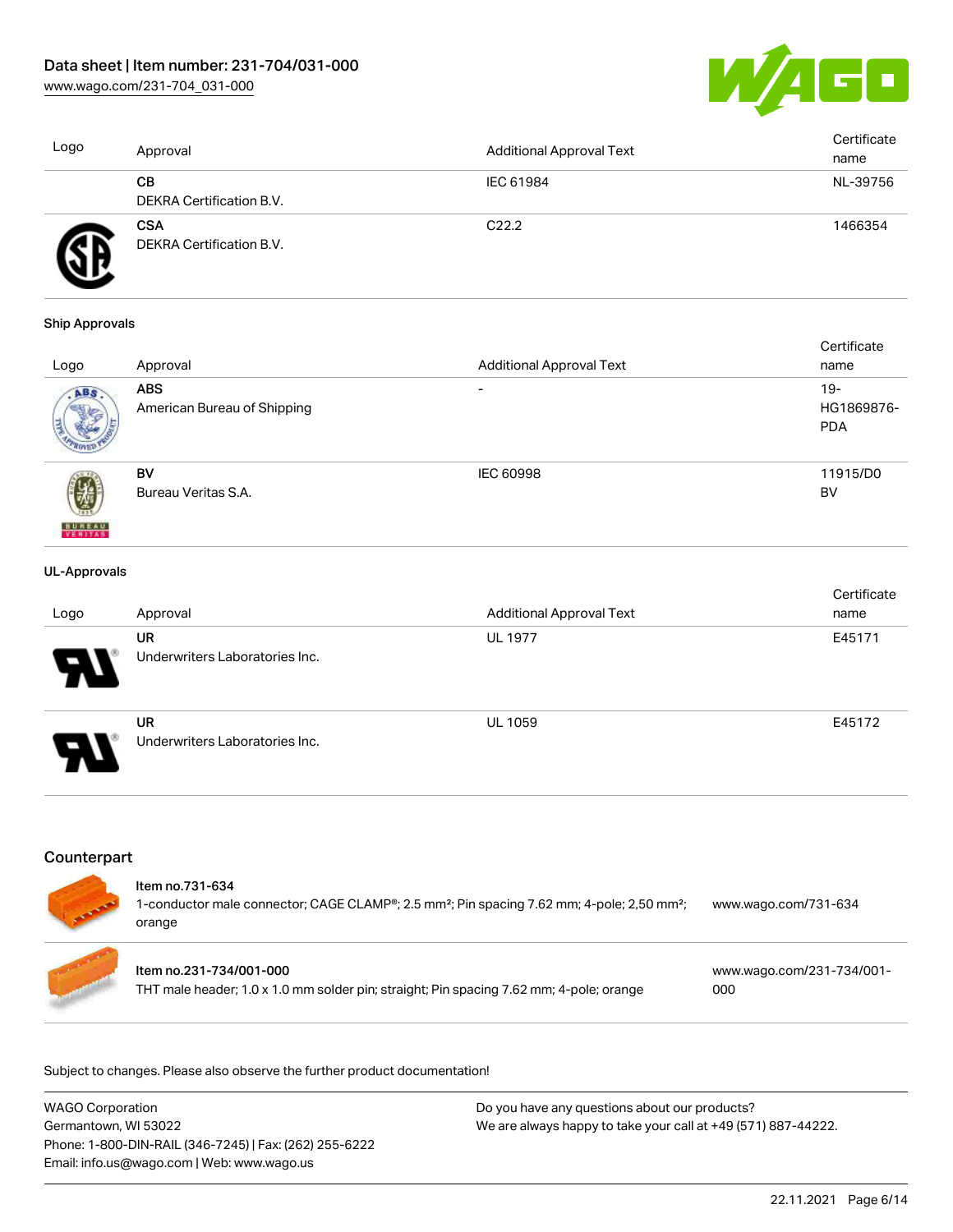

[www.wago.com/231-934/001-](https://www.wago.com/231-934/001-000) [000](https://www.wago.com/231-934/001-000)

#### Item no.231-934/001-000

THT male header; 1.0 x 1.0 mm solder pin; angled; Pin spacing 7.62 mm; 4-pole; orange

#### Optional accessories

| Tools                 |                                                                                                                  |                      |
|-----------------------|------------------------------------------------------------------------------------------------------------------|----------------------|
| Operating tool        |                                                                                                                  |                      |
|                       | Item no.: 231-159<br>Operating tool; natural                                                                     | www.wago.com/231-159 |
|                       | Item no.: 231-231<br>Combination operating tool; red                                                             | www.wago.com/231-231 |
|                       | Item no.: 210-657<br>Operating tool; Blade: 3.5 x 0.5 mm; with a partially insulated shaft; short; multicoloured | www.wago.com/210-657 |
|                       | Item no.: 210-720<br>Operating tool; Blade: 3.5 x 0.5 mm; with a partially insulated shaft; multicoloured        | www.wago.com/210-720 |
|                       | Item no.: 231-131<br>Operating tool; made of insulating material; 1-way; loose; white                            | www.wago.com/231-131 |
|                       | Item no.: 231-291<br>Operating tool; made of insulating material; 1-way; loose; red                              | www.wago.com/231-291 |
| Insulations stops     |                                                                                                                  |                      |
| Insulation stop       |                                                                                                                  |                      |
| ice                   | Item no.: 231-673<br>Insulation stop; 0.08-0.2 mm <sup>2</sup> / 0.2 mm <sup>2</sup> "s"; white                  | www.wago.com/231-673 |
|                       | Item no.: 231-674<br>Insulation stop; 0.25 - 0.5 mm <sup>2</sup> ; light gray                                    | www.wago.com/231-674 |
|                       | Item no.: 231-675<br>Insulation stop; 0.75 - 1 mm <sup>2</sup> ; dark gray                                       | www.wago.com/231-675 |
| Strain relief         |                                                                                                                  |                      |
| Strain relief housing |                                                                                                                  |                      |
|                       | Item no.: 232-684<br>Strain relief housing; orange                                                               | www.wago.com/232-684 |
| Marking accessories   |                                                                                                                  |                      |
|                       | Subject to changes. Please also observe the further product documentation!                                       |                      |
|                       |                                                                                                                  |                      |

WAGO Corporation Germantown, WI 53022 Phone: 1-800-DIN-RAIL (346-7245) | Fax: (262) 255-6222 Email: info.us@wago.com | Web: www.wago.us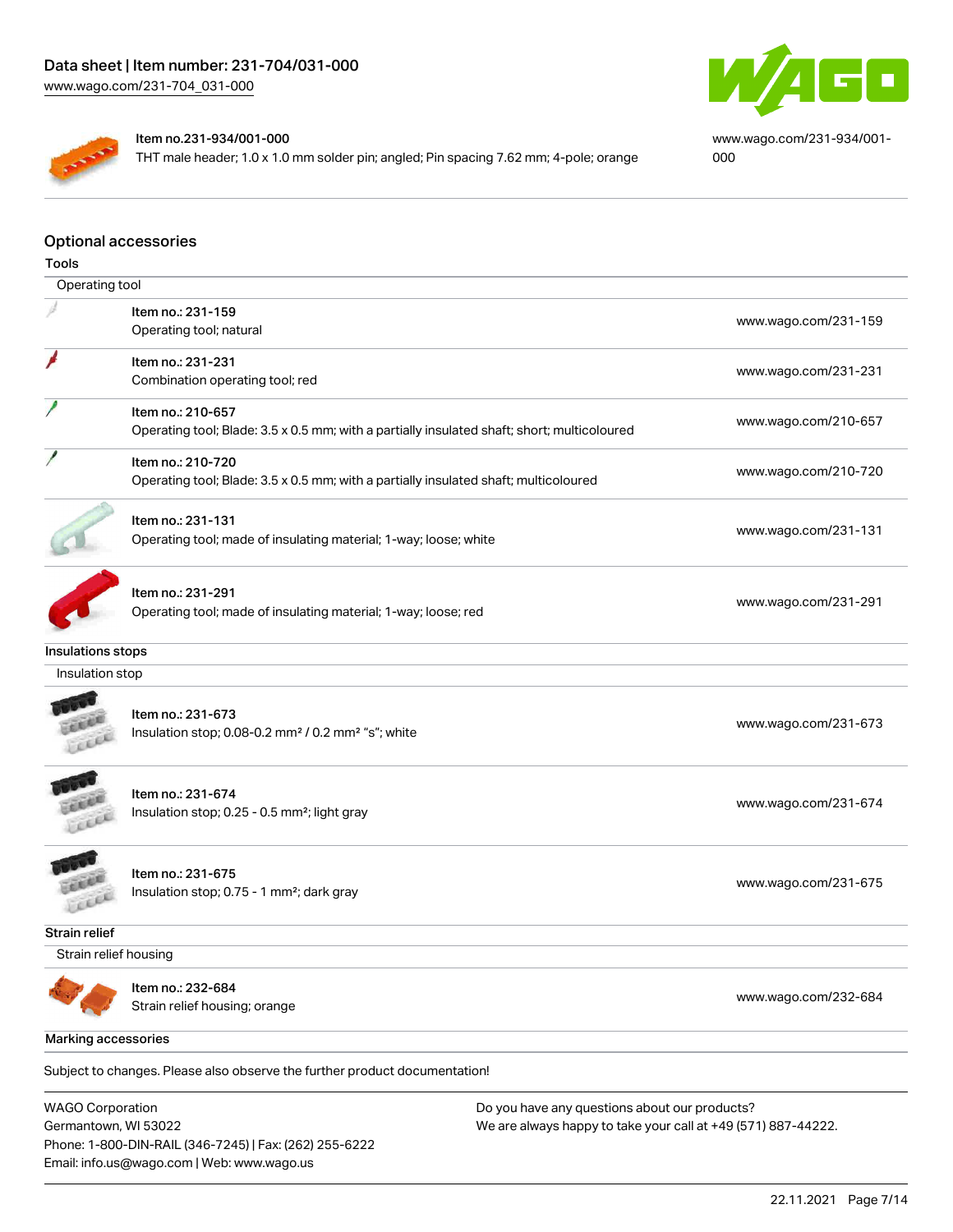[www.wago.com/231-704\\_031-000](http://www.wago.com/231-704_031-000)



| Marking strip              |                                                                                                                                                                                                |                                  |
|----------------------------|------------------------------------------------------------------------------------------------------------------------------------------------------------------------------------------------|----------------------------------|
|                            | Item no.: 210-331/762-202<br>Marking strips; as a DIN A4 sheet; MARKED; 1-16 (100x); Height of marker strip: 2.3 mm/0.091 in; Strip<br>length 182 mm; Horizontal marking; Self-adhesive; white | www.wago.com/210-331<br>/762-202 |
|                            | Item no.: 210-332/762-020<br>Marking strips; as a DIN A4 sheet; MARKED; 1-20 (80x); Height of marker strip: 3 mm; Strip length 182<br>mm; Horizontal marking; Self-adhesive; white             | www.wago.com/210-332<br>/762-020 |
| <b>Testing accessories</b> |                                                                                                                                                                                                |                                  |
| Testing accessories        |                                                                                                                                                                                                |                                  |
|                            | Item no.: 210-136<br>Test plug; 2 mm Ø; with 500 mm cable                                                                                                                                      | www.wago.com/210-136             |
|                            | Item no.: 231-662<br>Test plugs for female connectors; for 7.5 mm and 7.62 mm pin spacing; 2,50 mm²; light gray                                                                                | www.wago.com/231-662             |
| <b>Ferrules</b>            |                                                                                                                                                                                                |                                  |
| Ferrule                    |                                                                                                                                                                                                |                                  |
|                            | Item no.: 216-101<br>Ferrule; Sleeve for 0.5 mm <sup>2</sup> / AWG 22; uninsulated; electro-tin plated; silver-colored                                                                         | www.wago.com/216-101             |
| Ť.                         | Item no.: 216-104<br>Ferrule; Sleeve for 1.5 mm <sup>2</sup> / AWG 16; uninsulated; electro-tin plated; silver-colored                                                                         | www.wago.com/216-104             |
|                            | Item no.: 216-106<br>Ferrule; Sleeve for 2.5 mm <sup>2</sup> / AWG 14; uninsulated; electro-tin plated; silver-colored                                                                         | www.wago.com/216-106             |
|                            | Item no.: 216-102<br>Ferrule; Sleeve for 0.75 mm <sup>2</sup> / AWG 20; uninsulated; electro-tin plated; silver-colored                                                                        | www.wago.com/216-102             |
|                            | Item no.: 216-103<br>Ferrule; Sleeve for 1 mm <sup>2</sup> / AWG 18; uninsulated; electro-tin plated                                                                                           | www.wago.com/216-103             |
|                            | Item no.: 216-123<br>Ferrule; Sleeve for 1 mm <sup>2</sup> / AWG 18; uninsulated; electro-tin plated; silver-colored                                                                           | www.wago.com/216-123             |
| $\frac{1}{2}$              | Item no.: 216-122<br>Ferrule; Sleeve for 0.75 mm <sup>2</sup> / AWG 20; uninsulated; electro-tin plated; silver-colored                                                                        | www.wago.com/216-122             |
| B                          | Item no.: 216-124<br>Ferrule; Sleeve for 1.5 mm <sup>2</sup> / AWG 16; uninsulated; electro-tin plated                                                                                         | www.wago.com/216-124             |
|                            | Item no.: 216-142<br>Ferrule; Sleeve for 0.75 mm <sup>2</sup> / 18 AWG; uninsulated; electro-tin plated; electrolytic copper; gastight<br>crimped; acc. to DIN 46228, Part 1/08.92             | www.wago.com/216-142             |
|                            | Item no.: 216-132<br>Ferrule; Sleeve for 0.34 mm <sup>2</sup> / AWG 24; uninsulated; electro-tin plated                                                                                        | www.wago.com/216-132             |
|                            |                                                                                                                                                                                                |                                  |

WAGO Corporation Germantown, WI 53022 Phone: 1-800-DIN-RAIL (346-7245) | Fax: (262) 255-6222 Email: info.us@wago.com | Web: www.wago.us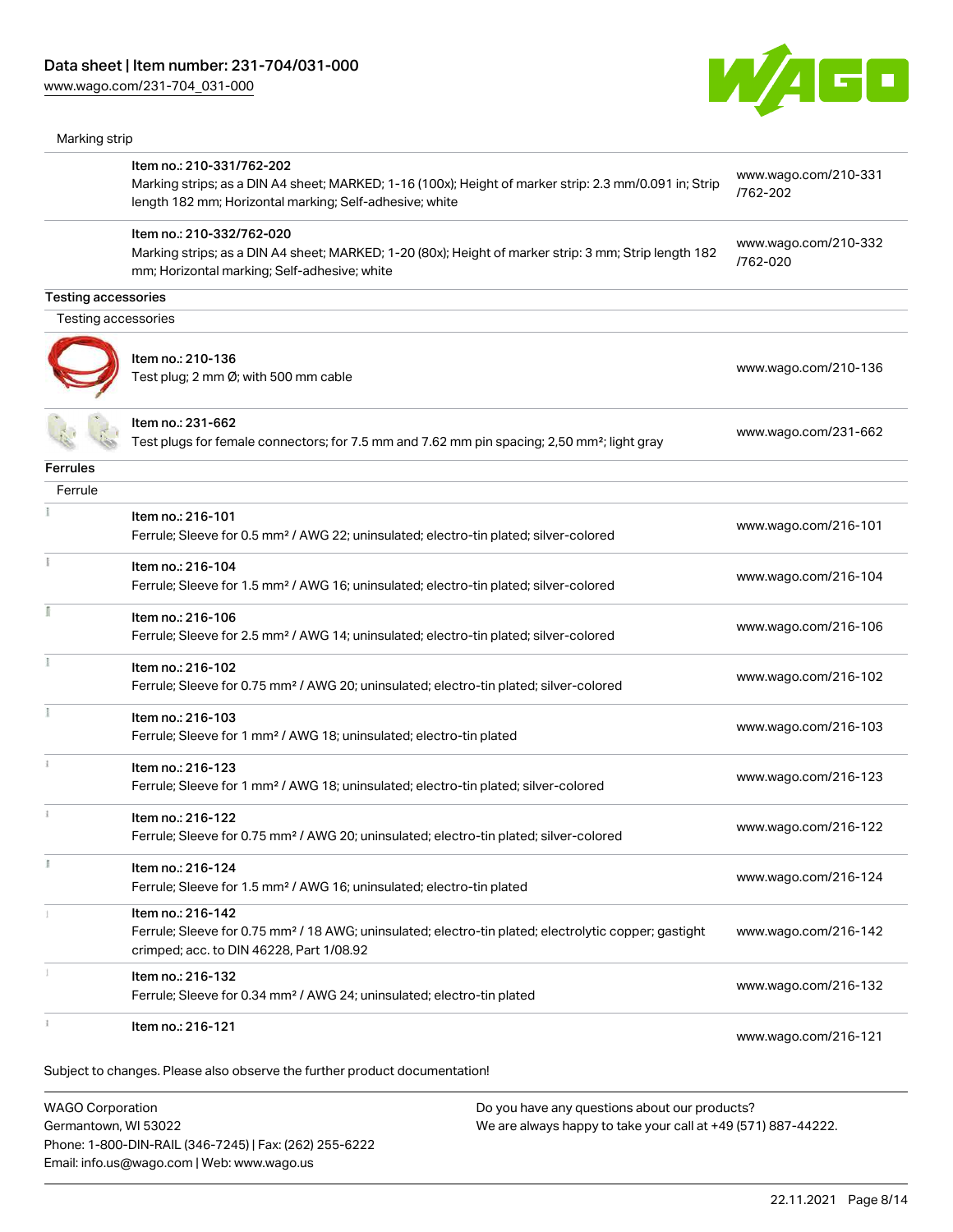## Data sheet | Item number: 231-704/031-000

Phone: 1-800-DIN-RAIL (346-7245) | Fax: (262) 255-6222

Email: info.us@wago.com | Web: www.wago.us

[www.wago.com/231-704\\_031-000](http://www.wago.com/231-704_031-000)



| Ferrule; Sleeve for 0.5 mm <sup>2</sup> / AWG 22; uninsulated; electro-tin plated; silver-colored                                                                                                       |                                                                                                                |  |
|---------------------------------------------------------------------------------------------------------------------------------------------------------------------------------------------------------|----------------------------------------------------------------------------------------------------------------|--|
| Item no.: 216-143<br>Ferrule; Sleeve for 1 mm <sup>2</sup> / AWG 18; uninsulated; electro-tin plated; electrolytic copper; gastight<br>crimped; acc. to DIN 46228, Part 1/08.92                         | www.wago.com/216-143                                                                                           |  |
| Item no.: 216-131<br>Ferrule; Sleeve for 0.25 mm <sup>2</sup> / AWG 24; uninsulated; electro-tin plated; silver-colored                                                                                 | www.wago.com/216-131                                                                                           |  |
| Item no.: 216-141<br>Ferrule; Sleeve for 0.5 mm <sup>2</sup> / 20 AWG; uninsulated; electro-tin plated; electrolytic copper; gastight<br>crimped; acc. to DIN 46228, Part 1/08.92                       | www.wago.com/216-141                                                                                           |  |
| Item no.: 216-152<br>Ferrule; Sleeve for 0.34 mm <sup>2</sup> / AWG 24; uninsulated; electro-tin plated                                                                                                 | www.wago.com/216-152                                                                                           |  |
| Item no.: 216-203<br>Ferrule; Sleeve for 1 mm <sup>2</sup> / AWG 18; insulated; electro-tin plated; red                                                                                                 | www.wago.com/216-203                                                                                           |  |
| Item no.: 216-202<br>Ferrule; Sleeve for 0.75 mm <sup>2</sup> / 18 AWG; insulated; electro-tin plated; gray                                                                                             | www.wago.com/216-202                                                                                           |  |
| Item no.: 216-151<br>Ferrule; Sleeve for 0.25 mm <sup>2</sup> / AWG 24; uninsulated; electro-tin plated                                                                                                 | www.wago.com/216-151                                                                                           |  |
| Item no.: 216-204<br>Ferrule; Sleeve for 1.5 mm <sup>2</sup> / AWG 16; insulated; electro-tin plated; black                                                                                             | www.wago.com/216-204                                                                                           |  |
| Item no.: 216-144<br>Ferrule; Sleeve for 1.5 mm <sup>2</sup> / AWG 16; uninsulated; electro-tin plated; electrolytic copper; gastight<br>crimped; acc. to DIN 46228, Part 1/08.92; silver-colored       | www.wago.com/216-144                                                                                           |  |
| Item no.: 216-201<br>Ferrule; Sleeve for 0.5 mm <sup>2</sup> / 20 AWG; insulated; electro-tin plated; white                                                                                             | www.wago.com/216-201                                                                                           |  |
| Item no.: 216-223<br>Ferrule; Sleeve for 1 mm <sup>2</sup> / AWG 18; insulated; electro-tin plated; red                                                                                                 | www.wago.com/216-223                                                                                           |  |
| Item no.: 216-241<br>Ferrule; Sleeve for 0.5 mm <sup>2</sup> / 20 AWG; insulated; electro-tin plated; electrolytic copper; gastight<br>crimped; acc. to DIN 46228, Part 4/09.90; white                  | www.wago.com/216-241                                                                                           |  |
| Item no.: 216-242<br>Ferrule; Sleeve for 0.75 mm <sup>2</sup> / 18 AWG; insulated; electro-tin plated; electrolytic copper; gastight<br>crimped; acc. to DIN 46228, Part 4/09.90; gray                  | www.wago.com/216-242                                                                                           |  |
| Item no.: 216-222<br>Ferrule; Sleeve for 0.75 mm <sup>2</sup> / 18 AWG; insulated; electro-tin plated; gray                                                                                             | www.wago.com/216-222                                                                                           |  |
| Item no.: 216-221<br>Ferrule; Sleeve for 0.5 mm <sup>2</sup> / 20 AWG; insulated; electro-tin plated; white                                                                                             | www.wago.com/216-221                                                                                           |  |
| Item no.: 216-224<br>Ferrule; Sleeve for 1.5 mm <sup>2</sup> / AWG 16; insulated; electro-tin plated; black                                                                                             | www.wago.com/216-224                                                                                           |  |
| Item no.: 216-243<br>Ferrule; Sleeve for 1 mm <sup>2</sup> / AWG 18; insulated; electro-tin plated; electrolytic copper; gastight crimped; www.wago.com/216-243<br>acc. to DIN 46228, Part 4/09.90; red |                                                                                                                |  |
| Subject to changes. Please also observe the further product documentation!                                                                                                                              |                                                                                                                |  |
| <b>WAGO Corporation</b><br>Germantown, WI 53022                                                                                                                                                         | Do you have any questions about our products?<br>We are always happy to take your call at +49 (571) 887-44222. |  |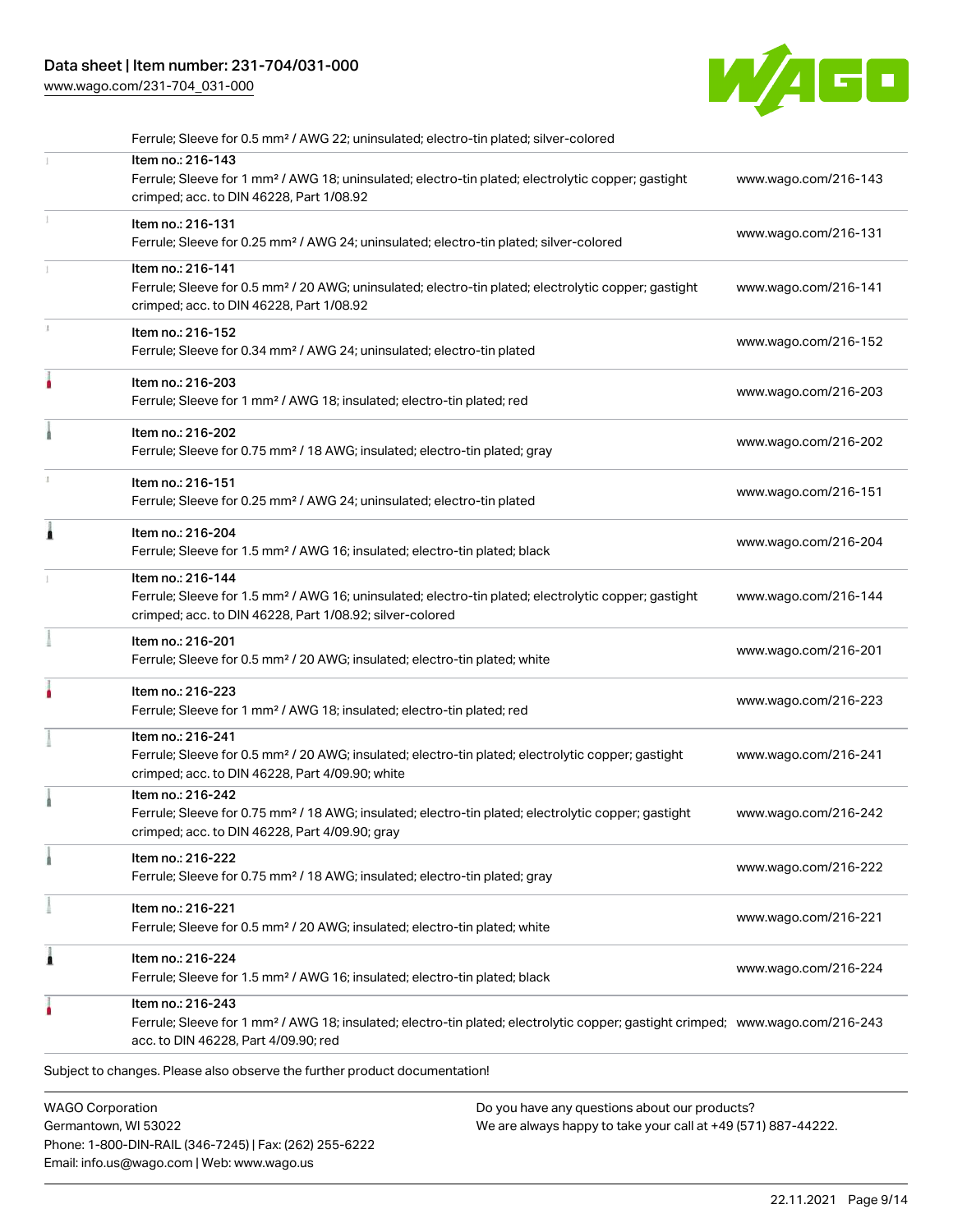## Data sheet | Item number: 231-704/031-000

[www.wago.com/231-704\\_031-000](http://www.wago.com/231-704_031-000)



| 1                    | Item no.: 216-244<br>Ferrule; Sleeve for 1.5 mm <sup>2</sup> / AWG 16; insulated; electro-tin plated; electrolytic copper; gastight<br>crimped; acc. to DIN 46228, Part 4/09.90; black                  | www.wago.com/216-244 |
|----------------------|---------------------------------------------------------------------------------------------------------------------------------------------------------------------------------------------------------|----------------------|
| ۸                    | Item no.: 216-263<br>Ferrule; Sleeve for 1 mm <sup>2</sup> / AWG 18; insulated; electro-tin plated; electrolytic copper; gastight crimped; www.wago.com/216-263<br>acc. to DIN 46228, Part 4/09.90; red |                      |
| À                    | Item no.: 216-264<br>Ferrule; Sleeve for 1.5 mm <sup>2</sup> / AWG 16; insulated; electro-tin plated; electrolytic copper; gastight<br>crimped; acc. to DIN 46228, Part 4/09.90; black                  | www.wago.com/216-264 |
| Â                    | Item no.: 216-284<br>Ferrule; Sleeve for 1.5 mm <sup>2</sup> / AWG 16; insulated; electro-tin plated; electrolytic copper; gastight<br>crimped; acc. to DIN 46228, Part 4/09.90; black                  | www.wago.com/216-284 |
|                      | Item no.: 216-262<br>Ferrule; Sleeve for 0.75 mm <sup>2</sup> / 18 AWG; insulated; electro-tin plated; electrolytic copper; gastight<br>crimped; acc. to DIN 46228, Part 4/09.90; gray                  | www.wago.com/216-262 |
|                      | Item no.: 216-301<br>Ferrule; Sleeve for 0.25 mm <sup>2</sup> / AWG 24; insulated; electro-tin plated; yellow                                                                                           | www.wago.com/216-301 |
|                      | Item no.: 216-321<br>Ferrule; Sleeve for 0.25 mm <sup>2</sup> / AWG 24; insulated; electro-tin plated; yellow                                                                                           | www.wago.com/216-321 |
| ł.                   | Item no.: 216-322<br>Ferrule; Sleeve for 0.34 mm <sup>2</sup> / 22 AWG; insulated; electro-tin plated; green                                                                                            | www.wago.com/216-322 |
| ì                    | Item no.: 216-302<br>Ferrule; Sleeve for 0.34 mm <sup>2</sup> / 22 AWG; insulated; electro-tin plated; light turquoise                                                                                  | www.wago.com/216-302 |
| Cover                |                                                                                                                                                                                                         |                      |
| Cover                |                                                                                                                                                                                                         |                      |
|                      | Item no.: 231-669<br>Lockout caps; for covering unused clamping units; orange                                                                                                                           | www.wago.com/231-669 |
| Mounting             |                                                                                                                                                                                                         |                      |
| Mounting accessories |                                                                                                                                                                                                         |                      |
|                      | Item no.: 209-147<br>Self-tapping screw                                                                                                                                                                 | www.wago.com/209-147 |
|                      | Item no.: 231-194<br>Self-tapping screw; B 2.2x13, fixing hole 1.8 mm Ø                                                                                                                                 | www.wago.com/231-194 |
|                      | Item no.: 231-195<br>Screw with nut; M2x12; for fixing element                                                                                                                                          | www.wago.com/231-195 |
|                      | Item no.: 231-295<br>Screw with nut                                                                                                                                                                     | www.wago.com/231-295 |

Subject to changes. Please also observe the further product documentation!

WAGO Corporation Germantown, WI 53022 Phone: 1-800-DIN-RAIL (346-7245) | Fax: (262) 255-6222 Email: info.us@wago.com | Web: www.wago.us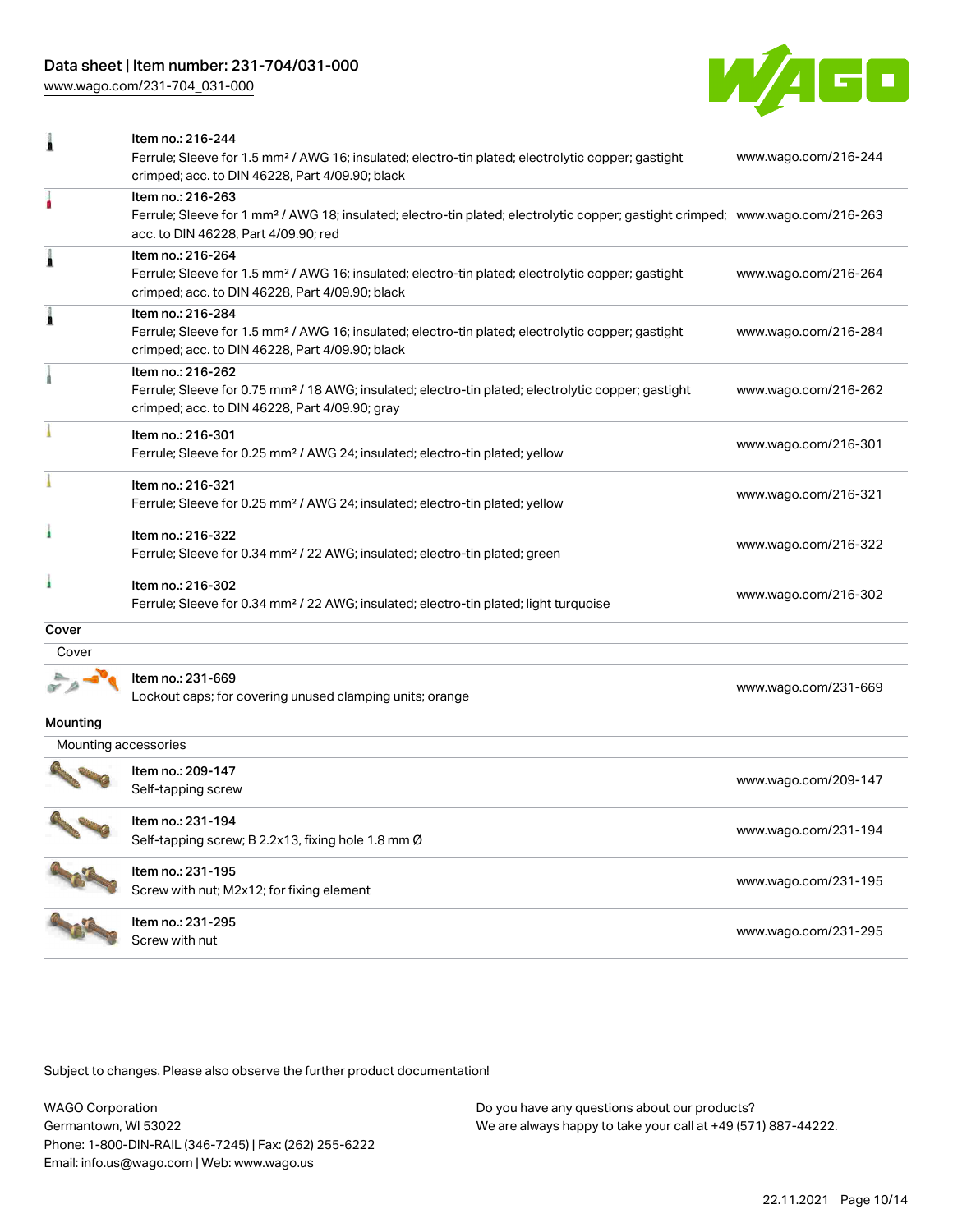

## Downloads Documentation

| <b>Additional Information</b>                                                                                                                    |            |               |          |
|--------------------------------------------------------------------------------------------------------------------------------------------------|------------|---------------|----------|
| Technical explanations                                                                                                                           | 2019 Apr 3 | pdf<br>2.0 MB | Download |
|                                                                                                                                                  |            |               |          |
| <b>CAD files</b>                                                                                                                                 |            |               |          |
| CAD data                                                                                                                                         |            |               |          |
| 2D/3D Models 231-704/031-000                                                                                                                     |            | <b>URL</b>    | Download |
| <b>CAE</b> data                                                                                                                                  |            |               |          |
| EPLAN Data Portal 231-704/031-000                                                                                                                |            | URL           | Download |
| ZUKEN Portal 231-704/031-000                                                                                                                     |            | <b>URL</b>    | Download |
| EPLAN Data Portal 231-704/031-000                                                                                                                |            | <b>URL</b>    | Download |
| <b>Environmental Product Compliance</b>                                                                                                          |            |               |          |
| <b>Compliance Search</b>                                                                                                                         |            |               |          |
| Environmental Product Compliance 231-704/031-000                                                                                                 |            | <b>URL</b>    | Download |
| 1-conductor female connector; CAGE CLAMP®; 2.5 mm <sup>2</sup> ; Pin spacing 7.62 mm; 4-<br>pole; clamping collar; 2,50 mm <sup>2</sup> ; orange |            |               |          |

## Installation Notes

Subject to changes. Please also observe the further product documentation!

WAGO Corporation Germantown, WI 53022 Phone: 1-800-DIN-RAIL (346-7245) | Fax: (262) 255-6222 Email: info.us@wago.com | Web: www.wago.us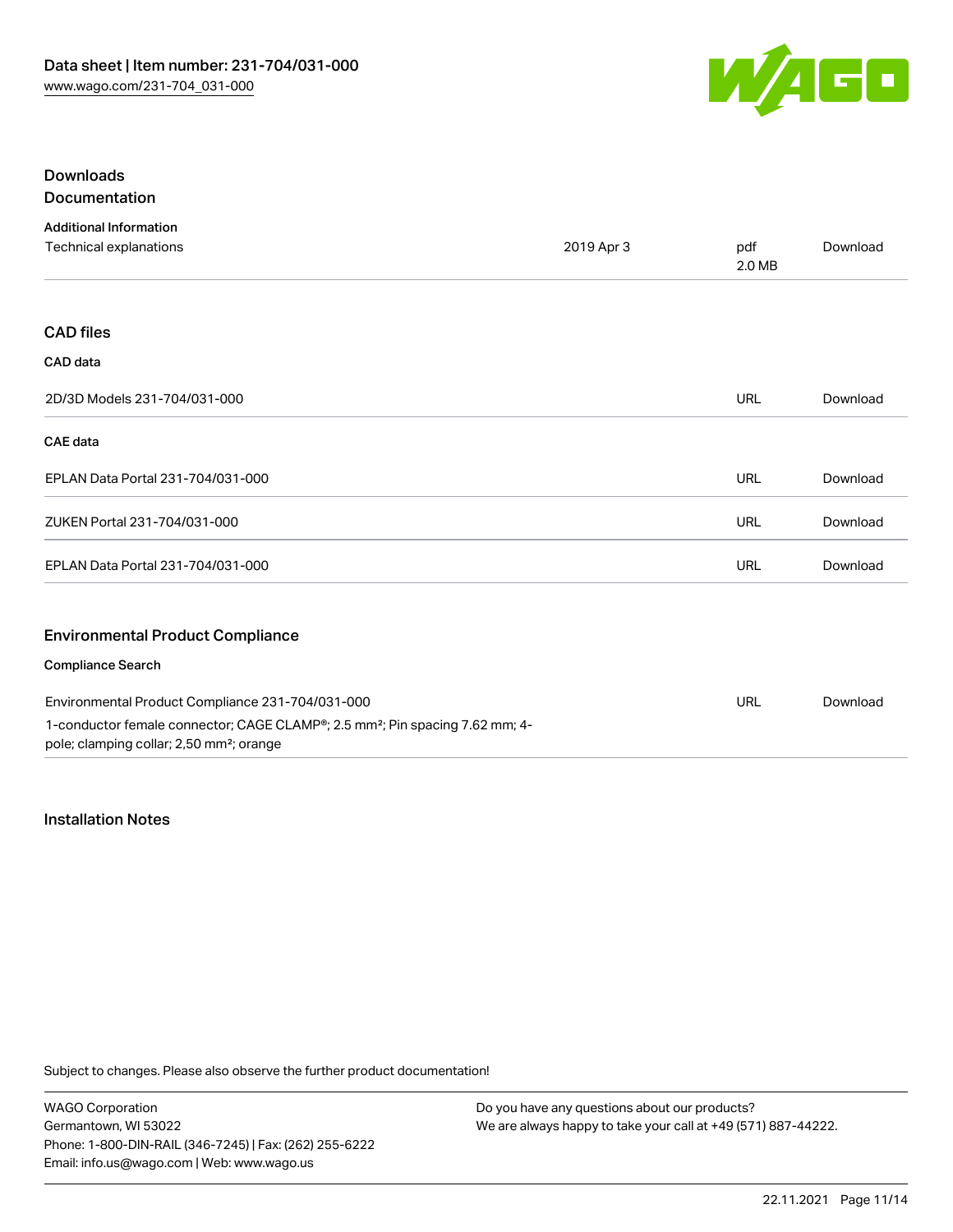



Inserting a conductor via 3.5 mm screwdriver – CAGE CLAMP® actuation parallel to conductor entry.



Inserting a conductor via 3.5 mm screwdriver – CAGE CLAMP® actuation perpendicular to conductor entry.



Inserting a conductor into CAGE CLAMP® unit via operating lever (231-291).

![](_page_11_Picture_8.jpeg)

Inserting a conductor via operating tool.

![](_page_11_Picture_10.jpeg)

Coding a female connector by removing coding finger(s).

Subject to changes. Please also observe the further product documentation!

WAGO Corporation Germantown, WI 53022 Phone: 1-800-DIN-RAIL (346-7245) | Fax: (262) 255-6222 Email: info.us@wago.com | Web: www.wago.us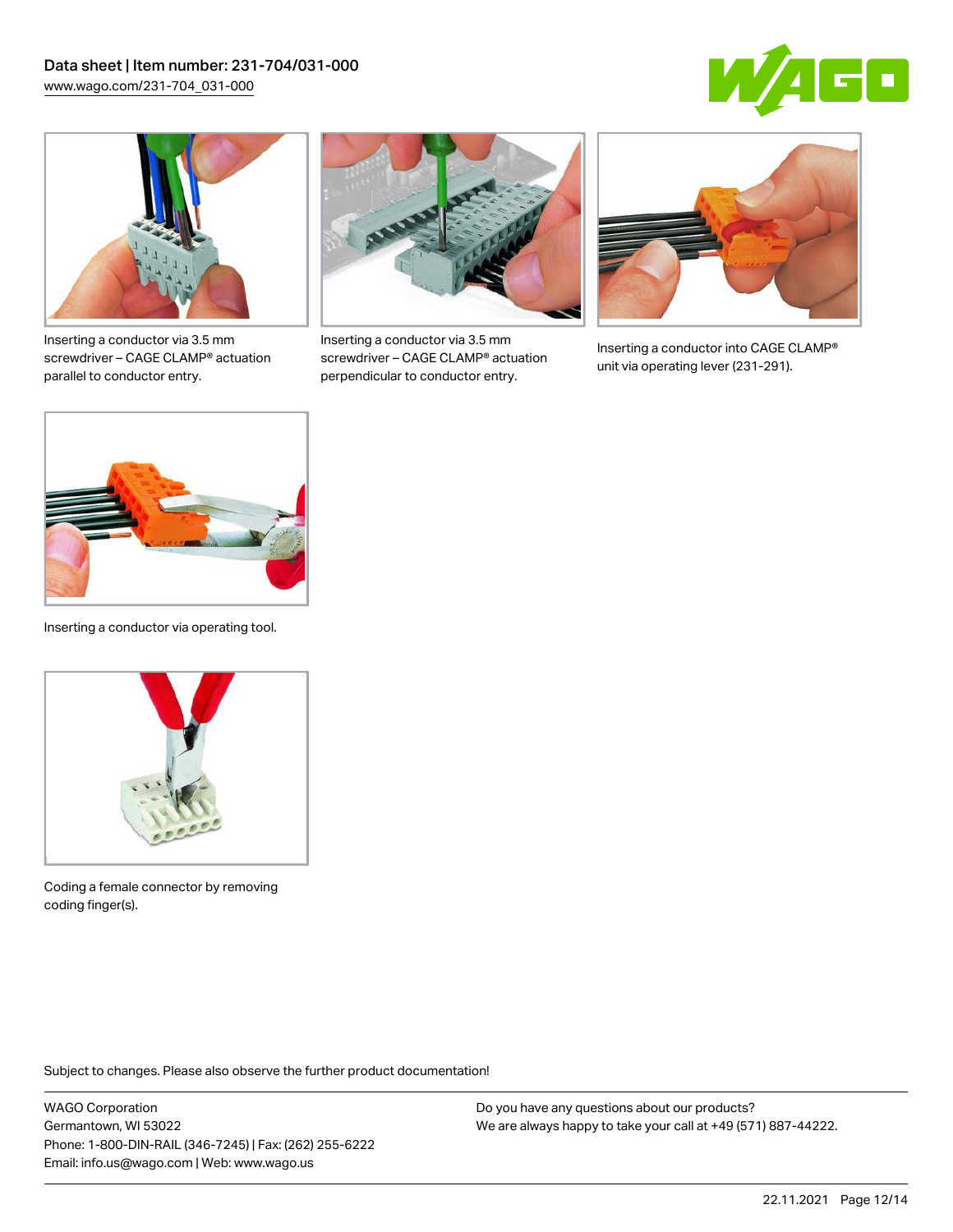![](_page_12_Picture_1.jpeg)

![](_page_12_Picture_2.jpeg)

Testing – female connector with CAGE CLAMP®

Integrated test ports for testing perpendicular to conductor entry via 2 or 2.3 mm Ø test plug

Installation

![](_page_12_Picture_6.jpeg)

Male connector with strain relief plate

![](_page_12_Picture_8.jpeg)

Strain relief housing shown with a male connector equipped with CAGE CLAMP®

Marking

Subject to changes. Please also observe the further product documentation!

WAGO Corporation Germantown, WI 53022 Phone: 1-800-DIN-RAIL (346-7245) | Fax: (262) 255-6222 Email: info.us@wago.com | Web: www.wago.us